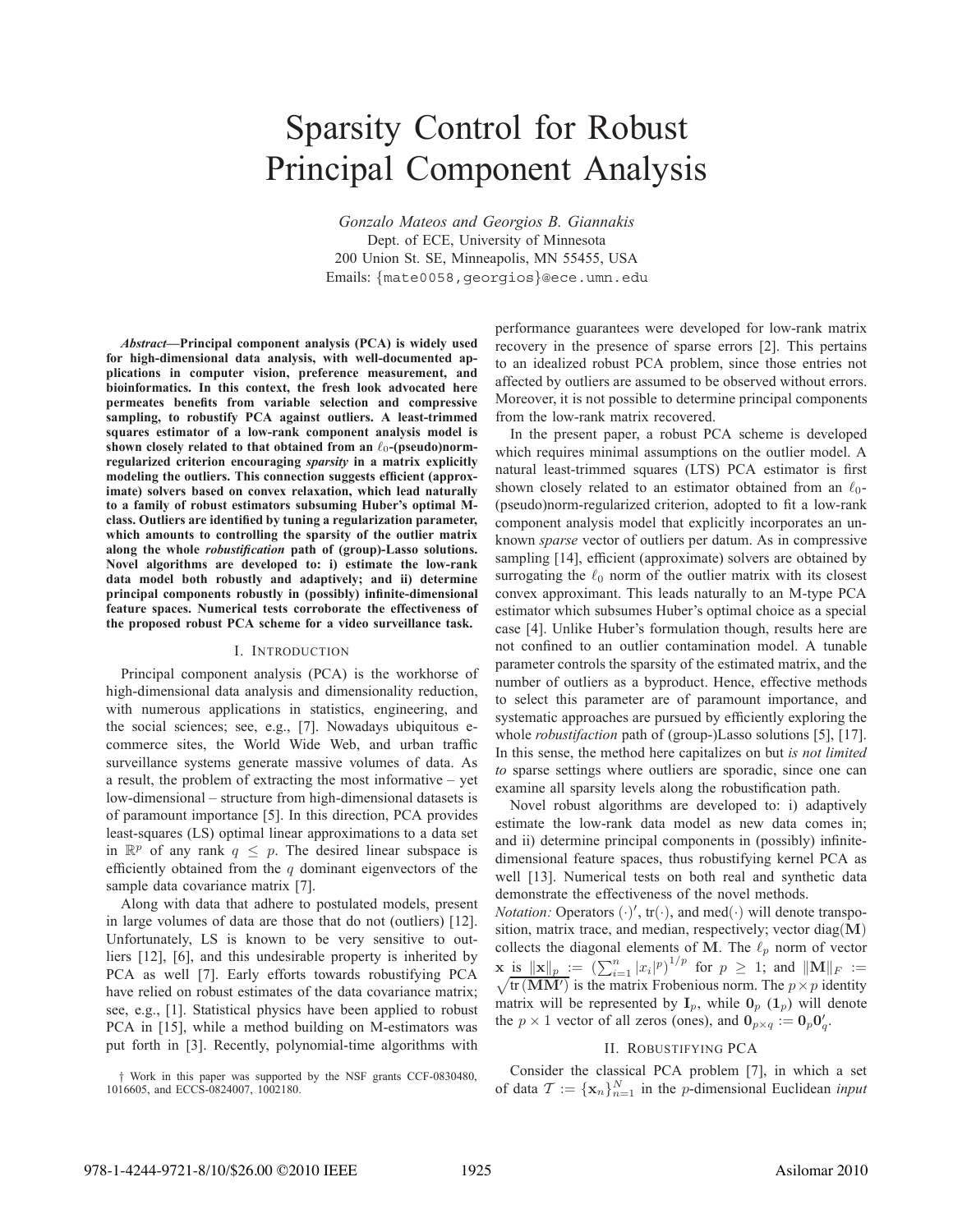space is given, and the goal is to find the best q-rank  $(q \leq p)$ linear approximation to the data in  $T$ . One approach to solving this problem, is to adopt a low-rank (component analysis) model

$$
\mathbf{x}_n = \mathbf{m} + \mathbf{Us}_n + \mathbf{e}_n, \quad n = 1, \dots, N \tag{1}
$$

where  $\mathbf{m} \in \mathbb{R}^p$  is a location (mean) vector; matrix  $\mathbf{U} \in$  $\mathbb{R}^{p \times q}$  has orthonormal columns spanning the signal subspace;  $\{s_n\}_{n=1}^N$  are the so-termed *principal components*, and  ${e_n}_{n=1}^N$  are zero-mean i.i.d. random errors. The unknowns in (1) can be collected in  $\mathcal{U} := \{\mathbf{m}, \mathbf{U}, \{\mathbf{s}_n\}_{n=1}^N\}$ , and they are estimated via LS. The resulting estimates are  $\hat{\mathbf{m}}$  –  $\sum_{n=1}^{N} \mathbf{x}_n/N$  and  $\hat{\mathbf{s}}_n = \hat{\mathbf{U}}^{\prime}(\mathbf{x}_n - \hat{\mathbf{m}}), n = 1, \dots, N$ ; while  $\hat{\mathbf{U}}$ <br>is given by the *a*-dominant right singular vectors of the  $N \times n$ they are estimated via LS. The resulting estimates are  $\hat{\mathbf{m}} =$ is given by the q-dominant right singular vectors of the  $N \times p$ data matrix  $\mathbf{X} := [\mathbf{x}_1, \dots, \mathbf{x}_N]'$  [5, p. 535]. Note that the principal components (entries of)  $s_n$  are the projections of the centered data points onto the signal subspace. Equivalently, PCA can be formulated to optimize maximum variance, or, minimum reconstruction error criteria; see, e.g., [7].

Given training data in  $T$  possibly contaminated with outliers, the goal here is to develop a robust estimator of  $U$  that requires minimal assumptions on the outlier model. Building on LTS regression [12], the desired robust estimate  $\hat{U}_{LTS}$  :=  $\{\hat{\mathbf{m}}, \hat{\mathbf{U}}, \{\hat{\mathbf{s}}_n\}_{n=1}^N\}$  can be obtained as the minimizer of the following  $\text{ITS PCA}$  estimate following LTS PCA estimate

$$
\hat{\mathcal{U}}_{LTS} := \arg\min_{\mathcal{U}} \sum_{n=1}^{\nu} r_{[n]}^2(\mathcal{U})
$$
 (2)

where  $r_{[n]}^2(\mathcal{U})$  is the *n*-th order statistic among the squared<br>residual parms  $x^2(\mathcal{U})$  and  $x(\mathcal{U}) = ||x||$ residual norms  $r_1^2(\mathcal{U}), \ldots, r_N^2(\mathcal{U})$ , and  $r_n(\mathcal{U}) := ||\mathbf{x}_n - \mathbf{m} - \mathbf{I}||$ <br>**I.** I. The so-termed *coverage v* determines the breakdown  $\mathbf{U}\mathbf{s}_n||_2$ . The so-termed *coverage*  $\nu$  determines the breakdown point of the LTS PCA estimator [12], since  $N - \nu$  residuals are not present in (2). Even though (2) is nonconvex, existence of a minimizer  $\hat{U}_{LTS}$  can be established as follows: i) for each subset of T with cardinality  $\nu$  (there are  $\binom{N}{\nu}$  such subsets), solve the corresponding PCA problem to obtain a candidate estimator per subset; and ii) pick  $U_{LTS}$  as the one among all  $N \choose \nu$  candidates with the least cost. This solution procedure is combinatorially complex, and thus intractable except for small sample sizes N. Algorithms to obtain approximate LTS solutions in linear regression are available; see e.g., [12].

Instead of discarding large residuals, the alternative approach here explicitly accounts for outliers in the low-rank data model. To this end, consider the vector variables  $\{\mathbf{o}_n\}_{n=1}^N$ one per training data point, which take the value  $\mathbf{o}_n \neq \mathbf{0}_p$ whenever datum *n* is an outlier, and  $\mathbf{o}_n = \mathbf{0}_p$  otherwise. This leads to the outlier-aware factor analysis model

$$
\mathbf{x}_n = \mathbf{m} + \mathbf{U}\mathbf{s}_n + \mathbf{o}_n + \mathbf{e}_n, \qquad n = 1, \dots, N \qquad (3)
$$

where the  $o_n$  can be deterministic or random with unspecified distribution. In the *under-determined* linear system of equations (3), both U as well as the  $N \times p$  matrix **O** :=  $[\mathbf{o}_1, \dots, \mathbf{o}_N]'$  are unknown. The percentage of outliers dictates<br>the degree of sparsity (pumber of all-zero rows) in  $\Omega$ . Sparsity the degree of *sparsity* (number of all-zero rows) in **O**. Sparsity control will prove instrumental in efficiently estimating **O**, rejecting outliers as a byproduct, and consequently arriving

at a *robust* estimator of  $U$ . A natural criterion for controlling outlier sparsity is to seek the estimator

$$
\{\hat{\mathcal{U}}, \hat{\mathbf{O}}\} = \arg\min_{\mathcal{U}, \mathbf{O}} \|\mathbf{X} - \mathbf{1}_N \mathbf{m}' - \mathbf{S} \mathbf{U}' - \mathbf{O}\|_F^2 + \lambda_0 \|\mathbf{O}\|_0
$$
  
s.t.  $\mathbf{U}'\mathbf{U} = \mathbf{I}_q$  (4)

where  $\mathbf{S} := [\mathbf{s}_1, \dots, \mathbf{s}_N] \in \mathbb{R}^{N \times q}$ , and  $\|\mathbf{O}\|_0$  denotes the number of nonconvex  $\ell_0$ -(pseudo)norm that is equal to the number of nonzero rows of **O**. Vector (group) sparsity in the rows  $\hat{\mathbf{o}}_n$  of **O** can be directly controlled by tuning the parameter  $\lambda_0 \geq 0$ .

As with compressive sampling and sparse modeling schemes that rely on the  $\ell_0$ -norm [14], the robust PCA problem (4) is NP-hard. In addition, the sparsity-controlling estimator (4) is intimately related to LTS PCA, as asserted next [11].

**Proposition 1:** *If*  $\{\hat{\mathcal{U}}, \hat{\mathbf{O}}\}$  *minimizes* (4) *with*  $\lambda_0$  *chosen such that*  $\|\mathbf{O}\|_{0} = N - \nu$ *, then*  $\mathcal{U}_{LTS} = \mathcal{U}$  *in* (2)*.* 

The importance of Proposition 1 is threefold. First, it formally justifies model (3) and its estimator (4) for robust PCA, in light of the well documented merits of LTS [12]. Second, it further solidifies the connection between sparsityaware learning and robust estimation. Third, problem (4) lends itself naturally to efficient (approximate) solvers based on convex relaxation, the subject dealt with next.

# III. SPARSITY CONTROLLING OUTLIER REJECTION

 $\sum_{n=1}^{N} ||\mathbf{b}_n||_2$  of matrix  $\mathbf{B} := [\mathbf{b}_1, \dots, \mathbf{b}_N]' \in \mathbb{R}^{N \times p}$  is the closest convex approximation of  $||\mathbf{B}||_2$ . This property provides Recall that the row-wise  $\ell_2$ -norm sum  $\|\mathbf{B}\|_{2,r} := N$ <br>
N  $\|\mathbf{b}\|_{2,r}$  is the normal  $\mathbf{B} := \|\mathbf{b}\|_{2,r}$  is the closest convex approximation of  $\|\mathbf{B}\|_0$ . This property provides the motivation to relax problem (4) to

$$
\min_{U,O} \|\mathbf{X} - \mathbf{1}_N \mathbf{m}' - \mathbf{S} \mathbf{U}' - \mathbf{O}\|_F^2 + \lambda_2 \|\mathbf{O}\|_{2,r}
$$
  
s.t.  $\mathbf{U}'\mathbf{U} = \mathbf{I}_q.$  (5)

The nondifferentiable  $\ell_2$ -norm regularization term controls row-wise (vector) sparsity on the estimator of **O**, a property that has been exploited in diverse problems in engineering, statistics, and machine learning [5]. A noteworthy representative is the group Lasso [17], a popular tool for joint estimation and selection of grouped variables in linear regression.

It is pertinent to ponder on whether problem (5) still has the potential of providing robust estimates  $\mathcal{U}$  in the presence of outliers. The answer is positive, since it is possible to show that  $(5)$  is equivalent to an M-type estimator  $[11]$ 

$$
\min_{\mathcal{U}} \sum_{n=1}^{N} \rho_v(\mathbf{x}_n - \mathbf{m} - \mathbf{U}\mathbf{s}_n)
$$
 (6)

where  $\rho_v : \mathbb{R}^p \to \mathbb{R}$  is a vector extension to Huber's convex loss function [6]; see also [8]

$$
\rho_v(\mathbf{r}) := \begin{cases} ||\mathbf{r}||_2^2, & ||\mathbf{r}||_2 \le \lambda_2/2 \\ \lambda_1 ||\mathbf{r}||_2 - \lambda_2^2/4, & ||\mathbf{r}||_2 > \lambda_2/2 \end{cases} . \tag{7}
$$

Previous efforts towards robustifying linear regression have pointed out the equivalence between M-type estimators and  $\ell_1$ -norm regularized regression [4]. However, they have not recognized the connection to LTS via convex relaxation of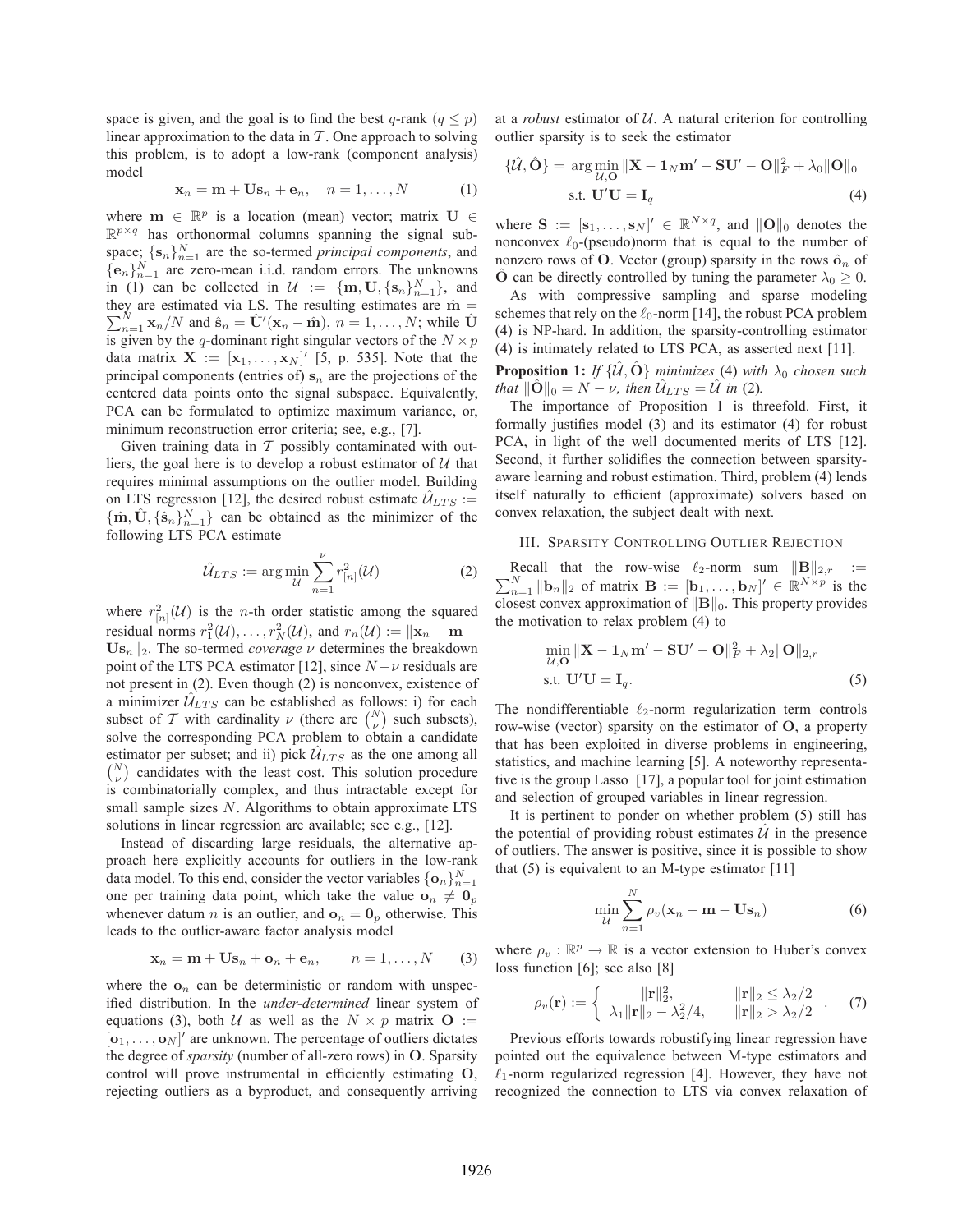(4). Here, the treatment goes beyond linear regression by considering the PCA framework. Linear regression is subsumed as a special case, when matrix **U** is not necessarily tall but *assumed known*, while  $\mathbf{s}_n = \mathbf{s}, n = 1, \ldots, N$ .

**Remark 1:** In computer vision applications where robust PCA schemes are particularly attractive, one may not want to discard the entire (vectorized) images  $x_n$ , but only specific pixels deemed as outliers [3]. This can be accomplished by replacing  $\|\mathbf{O}\|_{2,r}$  in (5) with  $\|\mathbf{O}\|_{1} := \sum_{n=1}^{N} \|\mathbf{o}_n\|_{1}$ , a Lasso-<br>type requierization that encourage entry wise sparsity in  $\hat{\mathbf{O}}$ type regularization that encourages entry-wise sparsity in  $\hat{O}$ .

### *A. Solving the relaxed problem*

To optimize (5) iteratively, an alternating minimization (AM) algorithm is adopted which cyclically updates  $S(k) \rightarrow$  $U(k) \rightarrow O(k) \rightarrow m(k)$  per iteration  $k = 1, 2, \dots$  To update each of the variable groups, (5) is minimized while fixing the rest of the variables to their most up-to-date values.

To derive the updates at iteration  $k$ , first form the centered and outlier compensated data matrix  $\mathbf{X}_o(k) := \mathbf{X} - \mathbf{1}_N \mathbf{m}(k-1)$ 1)' − **O**(k−1). The principal components are readily given by  $S(k) = X(k)H(k-1)$ . Continuing the cycle  $H(k)$  solves  $S(k) = X<sub>o</sub>(k)U(k-1)$ . Continuing the cycle,  $U(k)$  solves

$$
\min_{\mathbf{U}} \|\mathbf{X}_o(k) - \mathbf{S}(k)\mathbf{U}'\|_F^2, \quad \text{s.t. } \mathbf{U}'\mathbf{U} = \mathbf{I}_q
$$

a reduced-rank *Procrustes rotation* [19]. The minimizer is given in analytical form in terms of the singular vectors of  $\mathbf{X}'_0(k) \mathbf{S}(k)$  [19, Thm. 4]; details under Algortihm 1. Next, the minimization of (5) with respect to  $\Omega$  decouples across rows minimization of (5) with respect to **O** decouples across rows **o**n, resulting in N orthonormal group Lasso problems with respective solutions:  $(\mathbf{r}_n(k) := \mathbf{x}_n - \mathbf{m}(k-1) - \mathbf{U}(k)\mathbf{s}_n(k))$ 

$$
\mathbf{o}_n(k) = \mathbf{r}_n(k)(\|\mathbf{r}_n(k)\|_2 - \lambda_2/2) + (\|\mathbf{r}_n(k)\|_2, n = 1, \dots, N
$$

where  $(\cdot)_+ := \max(\cdot, 0)$ . These N parallel vector softthresholded updates are denoted as  $S(\cdot)$  under Algorithm 1. Finally, the mean update is  $\mathbf{m}(k) = (\mathbf{X} - \mathbf{O}(k))'\mathbf{1}_N/N$ .<br>The entire AM solver is tabulated under Algorithm

The entire AM solver is tabulated under Algorithm 1, indicating also the recommended initialization. Numerical experiments have shown that few (five to ten) iterations suffice to attain convergence. Algorithm 1 is also conceptually interesting, since it explicitly reveals the intertwining between the outlier identification process, and the PCA low-rank model fitting based on the appropriate outlier compensated data.

Because each of the optimization problems comprising the per iteration cycles has a unique minimizer, and the nondifferentiable regularization only affects one of the variable groups (**O**); the general convergence results for block-coordinate descent schemes are applicable to Algorithm 1.

**Proposition 2:** *As*  $k \to \infty$  *the sequence of iterates generated by Algorithm 1 converges to a stationary point of* (5)*.*

## *B. Selection of*  $\lambda_2$ *: robustification paths*

Selecting  $\lambda_2$  controls the number of outliers rejected. But this choice is challenging because existing techniques such as cross-validation are not effective when outliers are present [12]. To this end, systematic approaches can be devised which require either a rough estimate of the percentage of outliers, or, robust estimates  $\hat{\sigma}_{e}^{2}$  of the nominal noise variance that

| Algorithm 1 : Batch robust PCA solver                                                                                          |
|--------------------------------------------------------------------------------------------------------------------------------|
| Set $U(0) = I_p(:, 1:q)$ , $m(0) = med({x_n}_{n=1}^N), O(0) = 0_{N \times p}$ .                                                |
| for $k = 1, 2, $ do                                                                                                            |
| Form ${\bf X}_o(k) = {\bf X} - {\bf 1}_N{\bf m}'(k-1) - {\bf O}(k-1)$ .                                                        |
| Update $\mathbf{S}(k) = \mathbf{X}_o(k)\mathbf{U}(k-1)$ .                                                                      |
| Obtain $\mathbf{L}(k)\mathbf{D}(k)\mathbf{R}(k)' = \text{svd}[\mathbf{X}'_o(k)\mathbf{S}(k)].$                                 |
| Update $\mathbf{U}(k) = \mathbf{L}(k)\mathbf{R}'(k)$ .                                                                         |
| Update $\mathbf{O}(k) = \mathcal{S}(\mathbf{X} - \mathbf{1}_N \mathbf{m}'(k-1) - \mathbf{S}(k) \mathbf{U}'(k), \lambda_2/2)$ . |
| Update $\mathbf{m}(k) = (\mathbf{X} - \mathbf{O}(k))' \mathbf{1}_N/N$                                                          |
| end for                                                                                                                        |

can be obtained using median absolute deviation schemes [6]. These approaches detailed in [11] leverage the *robustification paths* of (group-)Lasso solutions available for all values of  $\lambda_2$  [5] to select the one dictated by the data.

# *C. Estimator refinements*

**Nonconvex regularization.** Instead of substituting  $\|\mathbf{O}\|_0$  in (4) by its closest convex approximation, namely  $\|\mathbf{O}\|_{2,r}$ , letting the surrogate function to be nonconvex can yield tighter approximations. To this end, consider approximating (4) by the *nonconvex* formulation

$$
\min_{U,\mathbf{O}} \|\mathbf{X} - \mathbf{1}_N \mathbf{m}' - \mathbf{S} \mathbf{U}' - \mathbf{O}\|_F^2 + \lambda_0 \sum_{n=1}^N \log(\|\mathbf{o}_n\|_2 + \delta)
$$
  
s.t.  $\mathbf{U}'\mathbf{U} = \mathbf{I}_q$ . (8)

where  $\delta \approx 0$  is introduced to avoid numerical instability.

Local methods based on iterative linearization of  $\log(\|\mathbf{o}_n\|_2 + \delta)$  around the current iterate  $\mathbf{o}_n(k)$ , can be adopted to minimize (8) [8]. Skipping details that can be found in [11], this procedure leads to a modified version of Algorithm 1, whereby  $\lambda_2 \leftarrow \lambda_0 w_n(k)$  is used for updating each of the  $o_n(k)$ . The weights  $w_n(k)$  are given by

$$
w_n(k) = (||\mathbf{o}_n(k-1)||_2 + \delta)^{-1}, \quad n = 1, \dots, N \quad (9)
$$

which altogether amounts to an iteratively reweighted version of (5). To avoid getting trapped in local minima, a good initialization for the iteration is the solution of (5). Extensive numerical tests have shown that even a single iteration of this second stage refinement suffices to yield improved estimates  $\hat{U}$ , in comparison to those obtained from (5). The improvements can be leveraged to bias reduction, also achieved by similar *weighted* norm regularizers proposed for linear regression [18]. **Outlier rejection.** From the equivalence between problems (5) and (6), it follows that those data points  $x_n$  identified as outliers  $(\hat{\mathbf{o}}_n \neq \mathbf{0}_p)$  are not completely discarded from the estimation process. Instead, their effect is downweighted as per Huber's loss function [cf. (7)]. Nevertheless, explicitly accounting for the outliers in **<sup>O</sup>**<sup>ˆ</sup> provides the means of identifying and removing the contaminated data altogether, and thus possibly re-running PCA using the outlier-free data.

## IV. ROBUST SUBSPACE TRACKING

Online retailing sites, the World Wide Web, and video surveillance systems generate huge volumes of data, which far outweigh the ability of modern computers to analyze them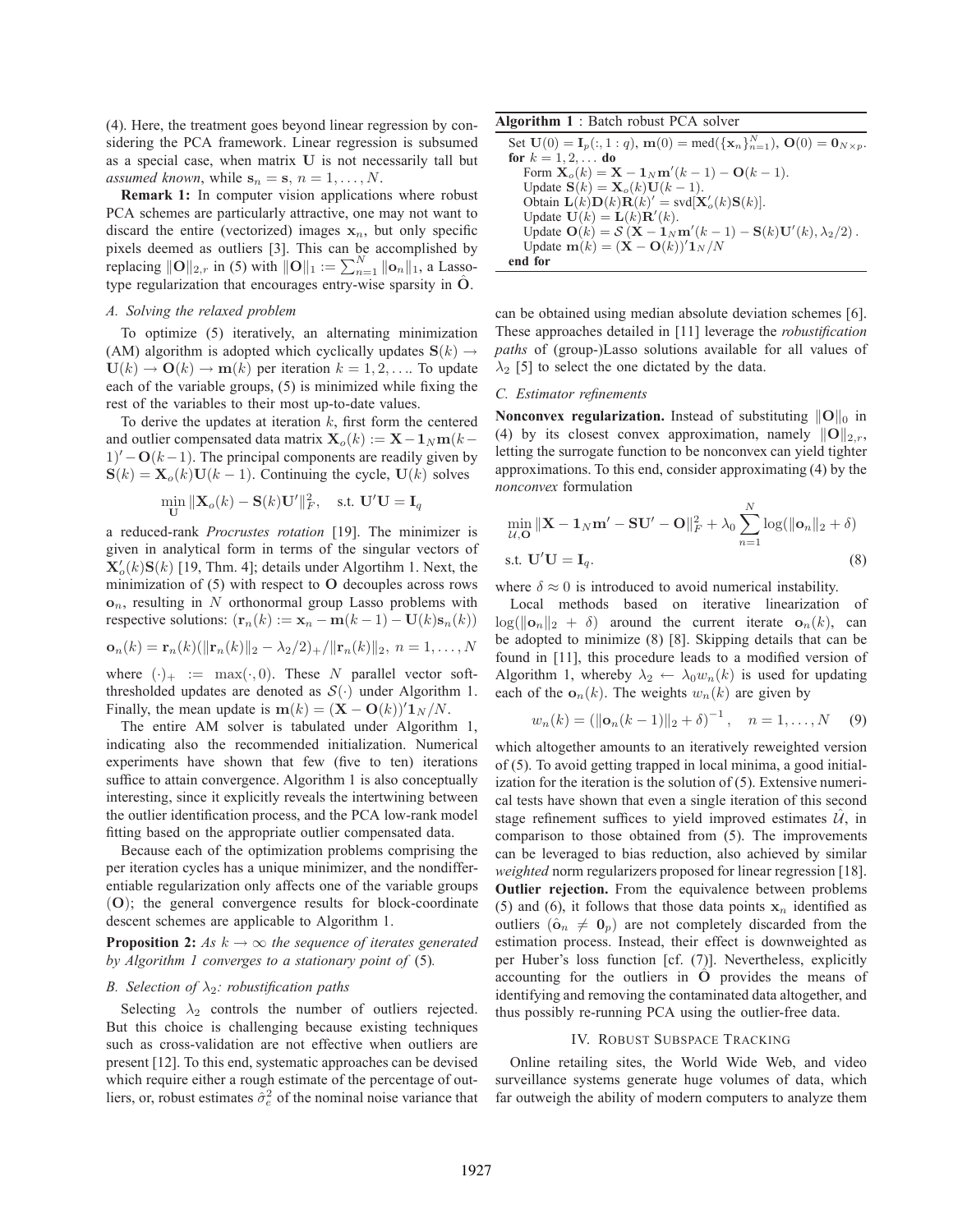**Algorithm 2** : Online robust PCA solver Initialize **U**(0) = **I**<sub>p</sub>(:, 1 : *q*) and **s**(0) = **0**<sub>q</sub>.<br> **for**  $n = 1, 2, ...$  **do** Update  $\mathbf{o}(n) = S(\mathbf{x}_n - \mathbf{U}(n-1)\mathbf{s}(n-1), \lambda_2/2)$ .<br>Update  $\mathbf{s}(n) = \mathbf{U}'(n-1)(\mathbf{x}_n - \mathbf{o}(n))$  $\begin{array}{l}\n\text{Update } \mathbf{s}(n) = \mathbf{U}'(n-1)[\mathbf{x}_n - \mathbf{o}(n)]. \\
\text{Indate } \mathbf{g}(n) = \mathbf{P}(n-1)\mathbf{s}(n)/[3+\mathbf{s}']\n\end{array}$ Update  $\mathbf{g}(n) = \mathbf{P}(n-1)\mathbf{s}(n)/[\beta + \mathbf{s}'(n)\mathbf{P}(n-1)\mathbf{s}(n)].$ <br>Undate  $\mathbf{P}(n) = (1/\beta)[\mathbf{P}(n-1) - \mathbf{g}(n)(\mathbf{P}(n-1)\mathbf{s}(n))]$ Update  $\mathbf{P}(n) = (1/\beta)[\mathbf{P}(n-1) - \mathbf{g}(n)(\mathbf{P}(n-1)\mathbf{s}(n))']$ .<br>Undate  $\mathbf{U}(n) = \mathbf{U}(n-1) + [\mathbf{x}_n - \mathbf{U}(n-1)\mathbf{s}(n) - \mathbf{o}(n)]\mathbf{g}'$ . Update  $\mathbf{U}(n) = \mathbf{U}(n-1) + [\mathbf{x}_n - \mathbf{U}(n-1)\mathbf{s}(n) - \mathbf{o}(n)]\mathbf{g}'(n).$ **end for**

in real time. Furthermore, data are generated incrementally in time, which motivates updating previously obtained learning results rather than re-computing new ones from scratch each time a new datum becomes available. This calls for lowcomplexity real-time (adaptive) algorithms for robust subspace tracking. One possible adaptive counterpart to (5) is the exponentially-weighted LS (EWLS) estimator found by

$$
\min_{\{\mathcal{U}, \mathbf{O}\}} \sum_{n=1}^{N} \beta^{N-n} \left[ \|\mathbf{x}_n - \mathbf{m} - \mathbf{U}\mathbf{s}_n - \mathbf{o}_n\|_2^2 + \lambda_2 \|\mathbf{o}_n\|_2 \right] \tag{10}
$$

where  $\beta \in (0, 1]$  is a forgetting factor. Note that in forming the EWLS estimator (10) at time  $N$ , the entire history of data  $\{\mathbf x_n\}_{n=1}^N$  is incorporated in the online estimation process. Whenever  $\beta$  < 1, past data are exponentially discarded thus enabling operation in nonstationary environments.

Towards deriving a real-time, computationally efficient, and recursive (approximate) solver of (10), an AM scheme will be adopted in which iterations  $k$  coincide with the time scale  $n = 1, 2, \ldots$  of data acquisition. Per time instant n, a new datum  $x_n$  is drawn and the corresponding  $o(n)$  is updated via soft-thresholding of the residual  $\mathbf{r}(n) := \mathbf{x}_n - \mathbf{m}(n-1)$  –  $U(n-1)s(n-1)$ . Only **o**(n) is updated at time n, rather than the whole (growing with time) matrix **O** that minimization of (10) would dictate. A similar approximate sparse coding step was adopted for online dictionary learning in [10]. Next, the principal component update is  $\mathbf{s}(n) = \mathbf{U}'(n-1)[\mathbf{x}_n - \mathbf{m}(n-1) - \mathbf{g}(n)]$  and recembles the projection approximation **, and resembles the projection approximation** adopted in [16]. The subspace update is given by

$$
\mathbf{U}(n) = \arg\min_{\mathbf{U}} \sum_{i=1}^{n} \beta^{n-i} ||\mathbf{x}_i - \mathbf{m}(i-1) - \mathbf{U}\mathbf{s}(i) - \mathbf{o}(i)||_2^2
$$

and can be efficiently obtained from  $U(n-1)$ , via a recursive LS update that capitalizes on the matrix inversion lemma [11]. Note that the orthonormality constraint on the columns of **U** is not enforced here, yet the deviation from orthonormality is typically small as observed in [16]. Still, if orthonormal principal directions are required, then an extra orthonormalization step can be carried out per iteration, or, once at the end of the whole process. Finally,  $\mathbf{m}(n)$  is obtained recursively as the exponentially-weighted average of the outlier compensated data  $\{x_i - o(i)\}_{i=1}^n$ . The online robust PCA algorithm and its initialization are summarized under Algorithm 2, where m and initialization are summarized under Algorithm 2, where **m** and its update have been omitted for notational simplicity.

Convergence analysis of Algorithm 2 is beyond the scope of the present paper, and is only supported based on simulations.

| <b>Algorithm 3</b> : Robust KPCA solver                                                          |
|--------------------------------------------------------------------------------------------------|
| Initialize $\Omega(0) = 0_{N \times N}$ and form $\mathbf{K} = \mathbf{\Phi}' \mathbf{\Phi}$ .   |
| for $k = 1, 2, $ do                                                                              |
| Update $\mu(k) = [\mathbf{I}_N - \mathbf{\Omega}(k-1)]\mathbf{1}_N/N$ .                          |
| Form $\Phi_{\Omega}(k) = I_N - \mu(k)1'_N - \Omega(k-1)$ .                                       |
| Form $\tilde{\mathbf{K}}(k) = \mathbf{\Phi}'_{\Omega}(k) \mathbf{K} \mathbf{\Phi}_{\Omega}(k)$ . |
| Update $\Upsilon(k)$ as the q-dominant eigenvectors of $K(k)$ .                                  |
| Update $\Sigma(k) = \Upsilon'(k)\tilde{\mathbf{K}}(k)$ .                                         |
| Update $\Omega(k) = S(I_N - \mu(k)1'_N - \Phi_{\Omega}(k)\Upsilon(k)\Sigma(k), \lambda_2/2)$ .   |
| end for                                                                                          |

The numerical tests in Section VI also show that in the presence of outliers, the novel adaptive algorithm outperforms existing nonrobust alternatives for subspace tracking.

## V. ROBUSTIFYING KERNEL PCA

Kernel (K)PCA is a generalization to (linear) PCA, seeking principal components in a *feature space* nonlinearly related to the *input space* where the data in  $T$  live [13]. KPCA has been shown effective in performing nonlinear feature extraction for pattern recognition [13]. In addition, connections between KPCA and spectral clustering [5] motivate well the novel KPCA method developed in this section, to robustly identify cohesive subgroups (communities) from social network data.

Consider a nonlinear function  $\phi$  :  $\mathbb{R}^p \to H$ , that maps elements from the input space  $\mathbb{R}^p$  to a feature space  $\mathcal H$ of arbitrarily large – possibly infinite – dimensionality. The proposed approach to robust KPCA fits the model

$$
\phi(\mathbf{x}_n) = \mathbf{m} + \mathbf{Us}_n + \mathbf{o}_n + \mathbf{e}_n, \quad n = 1, \dots, N \qquad (11)
$$

by minimizing (5), given transformed data  $T_H = {\phi(\mathbf{x}_n)}_{n=1}^N$ .<br>Except for **S** the data as well as the unknowns in (5) are

Except for **S**, the data as well as the unknowns in (5) are now vectors/matrices of infinite dimension. In principle, this challenges the optimization task since it is not possible to store, or, perform updates of such quantities directly. This hurdle can be overcome by endowing  $H$  with the structure of a reproducing kernel Hilbert space (RKHS), where inner products between any two members of  $H$  boil down to evaluations of the reproducing kernel  $K_H : \mathbb{R}^p \times \mathbb{R}^p \to \mathbb{R}$ , i.e.,  $\langle \phi(\mathbf{x}_i), \phi(\mathbf{x}_j) \rangle_{\mathcal{H}} = K(\mathbf{x}_i, \mathbf{x}_j)$ . This so-termed *kernel trick* is the crux of most kernel methods in machine learning [5], including kernel PCA [13]. The problem of selecting a suitable kernel  $K_H$  (and  $\phi$  indirectly) will not be considered here.

Building on these ideas, a main result in [11] states that the iterations of a provably convergent AM solver of (5) cycling through  $m(k) \rightarrow U(k) \rightarrow S(k) \rightarrow O(k)$ , can be equivalently carried out in terms of *finite-dimensional* 'sufficient statistics'  $\mu(k) \rightarrow \Upsilon(k) \rightarrow \Sigma(k) \rightarrow \Omega(k)$ . The latter updates are tabulated as Algorithm 3, where  $\mathbf{K} := \mathbf{\Phi}' \mathbf{\Phi} \in \mathbb{R}^{N \times N}$  is the kernel matrix to be computed<br>offline, and  $\mathbf{\Phi} := [\phi(\mathbf{x}_1) \ \phi(\mathbf{x}_2)]$ . Because  $\mathbf{O}(k)$ offline, and  $\Phi := [\phi(\mathbf{x}_1), \dots, \phi(\mathbf{x}_N)]$ . Because  $\mathbf{O}(k)$  =  $\Phi\Omega(k)$  [11], the outlier vector norms required to perform outlier sparsity control are computable in terms of **K**, i.e.,  $\left[\|\mathbf{o}_1(\infty)\|_2^2, \ldots, \|\mathbf{o}_N(\infty)\|_2^2\right]' = \text{diag}[\mathbf{\Omega}'(\infty) \mathbf{K} \mathbf{\Omega}(\infty)].$  More- $\begin{bmatrix} \cos(\omega) & \sin(\omega_1 + \omega_2) & \sin(\omega_2 - \omega_3) & \sin(\omega_3 - \omega_4) & \sin(\omega_4 - \omega_5) & \sin(\omega_5 - \omega_6) & \sin(\omega_6 - \omega_7) & \sin(\omega_7 - \omega_7) & \sin(\omega_7 - \omega_7) & \sin(\omega_7 - \omega_7) & \sin(\omega_7 - \omega_7) & \sin(\omega_7 - \omega_7) & \sin(\omega_7 - \omega_7) & \sin(\omega_7 - \omega_7) & \sin(\omega_7 - \omega_7) & \sin(\omega_7 - \omega_7) & \sin(\omega_7 - \omega_7) &$